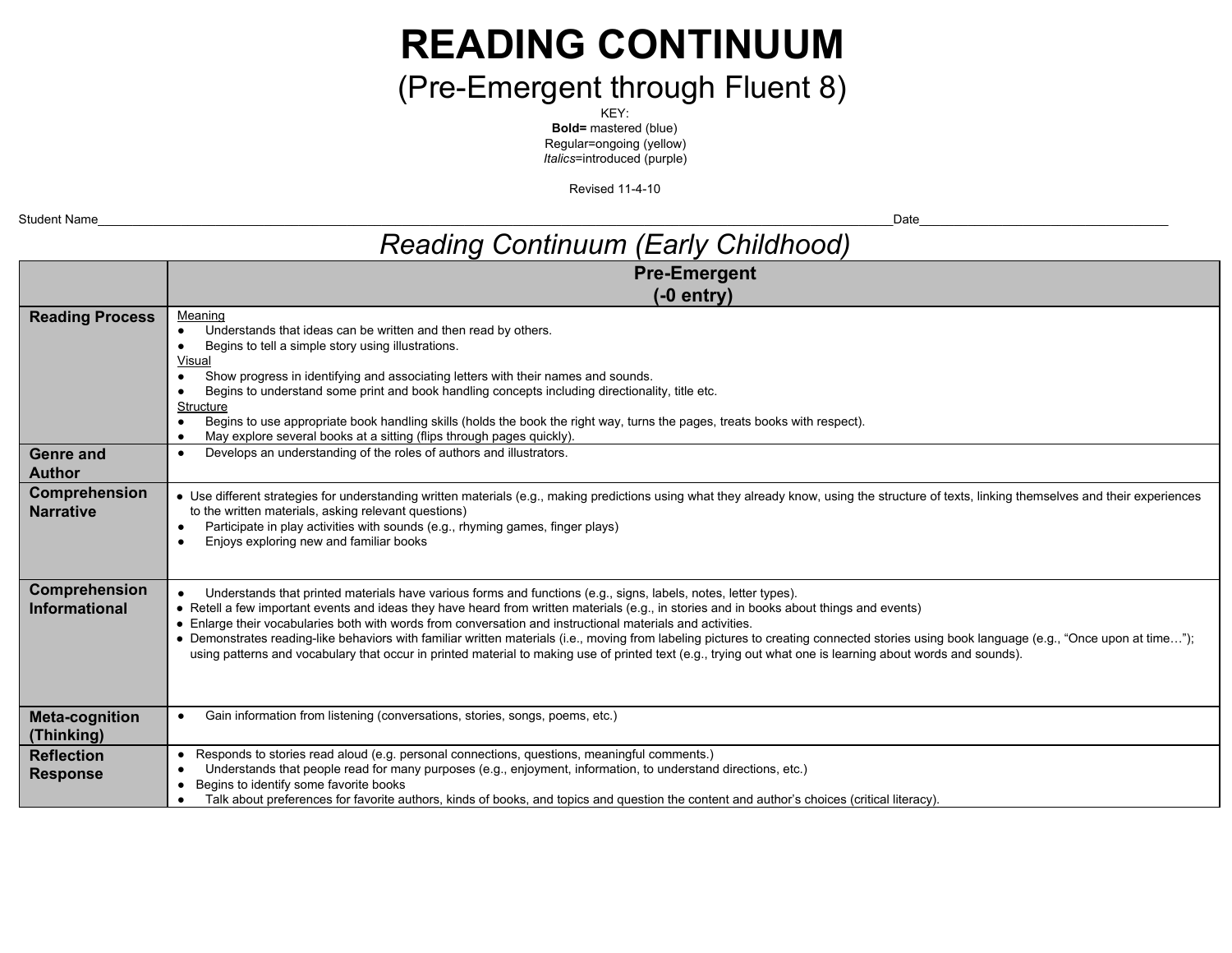### Reading Continuum/Rubric (Beginning Stage-Kindergarten June)

|                                                                                                                                     | (0)<br>0=Even with help the student demonstrates a                                                                                                                                                                                                                                                                                                                                                                                                                                                                                                                                                                                                                                                                                                                                                                                                                                                                                                                                                                                                                                                                        | $(1-2)$<br>1=With help, the student demonstrates a partial understanding of some of the skills                                                                                                                                                                                                                                                                                                                                                                                                                                                                                                                                                                                                                                                                                                                                                                         |                                                                                                                                                                                                                                                                                                                                                                                                                                                                                                                                                                                                                                                                                                                                                                                                                                                                                                                                                                                                                 | $(3-4)$<br>3=while reading grade-appropriate material, the student applies skills                                                                                                                                                                                                                                                                                                                                                                                                                                                                                                                                                                                                                                                                                                                                                                                                                                                                                     |                                                                                                                                                                                                                                                                                                                                                                                                                                                                                                                                                                                                                                                                                                                                                                                                                                                                                                                                                                                                                                                                                                                                                                                                                                              |
|-------------------------------------------------------------------------------------------------------------------------------------|---------------------------------------------------------------------------------------------------------------------------------------------------------------------------------------------------------------------------------------------------------------------------------------------------------------------------------------------------------------------------------------------------------------------------------------------------------------------------------------------------------------------------------------------------------------------------------------------------------------------------------------------------------------------------------------------------------------------------------------------------------------------------------------------------------------------------------------------------------------------------------------------------------------------------------------------------------------------------------------------------------------------------------------------------------------------------------------------------------------------------|------------------------------------------------------------------------------------------------------------------------------------------------------------------------------------------------------------------------------------------------------------------------------------------------------------------------------------------------------------------------------------------------------------------------------------------------------------------------------------------------------------------------------------------------------------------------------------------------------------------------------------------------------------------------------------------------------------------------------------------------------------------------------------------------------------------------------------------------------------------------|-----------------------------------------------------------------------------------------------------------------------------------------------------------------------------------------------------------------------------------------------------------------------------------------------------------------------------------------------------------------------------------------------------------------------------------------------------------------------------------------------------------------------------------------------------------------------------------------------------------------------------------------------------------------------------------------------------------------------------------------------------------------------------------------------------------------------------------------------------------------------------------------------------------------------------------------------------------------------------------------------------------------|-----------------------------------------------------------------------------------------------------------------------------------------------------------------------------------------------------------------------------------------------------------------------------------------------------------------------------------------------------------------------------------------------------------------------------------------------------------------------------------------------------------------------------------------------------------------------------------------------------------------------------------------------------------------------------------------------------------------------------------------------------------------------------------------------------------------------------------------------------------------------------------------------------------------------------------------------------------------------|----------------------------------------------------------------------------------------------------------------------------------------------------------------------------------------------------------------------------------------------------------------------------------------------------------------------------------------------------------------------------------------------------------------------------------------------------------------------------------------------------------------------------------------------------------------------------------------------------------------------------------------------------------------------------------------------------------------------------------------------------------------------------------------------------------------------------------------------------------------------------------------------------------------------------------------------------------------------------------------------------------------------------------------------------------------------------------------------------------------------------------------------------------------------------------------------------------------------------------------------|
|                                                                                                                                     | lack of grade level skills                                                                                                                                                                                                                                                                                                                                                                                                                                                                                                                                                                                                                                                                                                                                                                                                                                                                                                                                                                                                                                                                                                | 2=The students has become independent with a partial understanding of some skills                                                                                                                                                                                                                                                                                                                                                                                                                                                                                                                                                                                                                                                                                                                                                                                      |                                                                                                                                                                                                                                                                                                                                                                                                                                                                                                                                                                                                                                                                                                                                                                                                                                                                                                                                                                                                                 | 4=while reading above grade level material, the student applies skills                                                                                                                                                                                                                                                                                                                                                                                                                                                                                                                                                                                                                                                                                                                                                                                                                                                                                                |                                                                                                                                                                                                                                                                                                                                                                                                                                                                                                                                                                                                                                                                                                                                                                                                                                                                                                                                                                                                                                                                                                                                                                                                                                              |
|                                                                                                                                     | <b>Emergent</b>                                                                                                                                                                                                                                                                                                                                                                                                                                                                                                                                                                                                                                                                                                                                                                                                                                                                                                                                                                                                                                                                                                           | <b>Emergent (A)</b>                                                                                                                                                                                                                                                                                                                                                                                                                                                                                                                                                                                                                                                                                                                                                                                                                                                    | <b>Emergent (B)</b>                                                                                                                                                                                                                                                                                                                                                                                                                                                                                                                                                                                                                                                                                                                                                                                                                                                                                                                                                                                             | Emergent (C)                                                                                                                                                                                                                                                                                                                                                                                                                                                                                                                                                                                                                                                                                                                                                                                                                                                                                                                                                          | Early $1(D)$                                                                                                                                                                                                                                                                                                                                                                                                                                                                                                                                                                                                                                                                                                                                                                                                                                                                                                                                                                                                                                                                                                                                                                                                                                 |
|                                                                                                                                     | $(0$ entry)                                                                                                                                                                                                                                                                                                                                                                                                                                                                                                                                                                                                                                                                                                                                                                                                                                                                                                                                                                                                                                                                                                               | $(0.25 - October of K)$                                                                                                                                                                                                                                                                                                                                                                                                                                                                                                                                                                                                                                                                                                                                                                                                                                                | $(0.5 - January of K)$                                                                                                                                                                                                                                                                                                                                                                                                                                                                                                                                                                                                                                                                                                                                                                                                                                                                                                                                                                                          | $(0.75 - March of K)$                                                                                                                                                                                                                                                                                                                                                                                                                                                                                                                                                                                                                                                                                                                                                                                                                                                                                                                                                 | $(1.0$ -June of K)                                                                                                                                                                                                                                                                                                                                                                                                                                                                                                                                                                                                                                                                                                                                                                                                                                                                                                                                                                                                                                                                                                                                                                                                                           |
| Reading<br><b>Process</b>                                                                                                           | SOURCES OF INFORMATION<br>• Develops phonemic awareness by listening to<br>songs, nursery rhymes, dramatic activities,<br>storytelling, and poetry<br>Meaning<br>Uses pictures to tell a simple story with little or no<br>teacher support.<br>Responds to a text read aloud (from teacher<br>questioning)<br>Visual<br>Knows and can identify where to look for the title<br>(COP)<br>Knows where to begin reading the story (COP)<br>Turns pages appropriately<br>Distinguished between front and back of book, top<br>and bottom of page (COP)<br>Recognizes the difference between numerals and<br>letters.<br>Recognize a few personally meaningful words<br>including their own name, signs, and other print in<br>their environment.<br>Beginning to use some concepts about print to<br>engage in reading (title, pages, title page, text,<br>illustration, cover, etc.)<br>Structure<br>Holds the book the right way. (COP)<br>Shows awareness of directionality<br>Reading pace is slowed as students attend to<br>book more intentionally (interacts with pictures<br>and begins to notice print on the page). | SOURCES OF INFORMATION<br>Meaning<br>. Uses title and illustrations to anticipate what the text might be<br>about. (infer and predict)<br>• Uses picture to create meaning and tell a story<br>Visual<br>• Understands concept of letters<br>• Begins to recognize and use sounds symbol relationships<br>· Recognizes environmental print. (Recognizes familiar letters<br>found in his or her environment (ex. letters in his/her name)<br>· Identifies the title page of a book<br>. Understands the direction in which to read (COP)<br>• Understands where to go at the end of a line (COP)<br>· Recognizes and names all upper and lower case letters and<br>sounds of the alphabet<br>• Begins to use 1-1 matching when reading (COP)<br>· Begins to use letter sounds (primary attempting to use<br>beginning sounds in words)<br>• Develops a memory for text | PRIOR KNOWLEDGE<br>• Relates own personal experiences to the text<br>read.<br><b>STRATEGIES</b><br>• Uses patterns of oral language to predict words<br>and phrases.<br>• Uses pictures to predict words.<br>• Recognizes and produces rhyming words<br>SOURCES OF INFORMATION<br>Meaning<br>• Understands that pictures and words can be<br>combined to make meaning and carry the<br>message<br>. Understands concept of words and is able to<br>locate them<br>• Recognizes some high frequency words by<br>sight.<br>Demonstrates 1-1 letter sound correspondence<br>by producing many consonant sounds while<br>reading<br>· Identifies and rereads when meaning is lost.<br>• Retells a known story in sequence (with<br>beginning, middle and end)<br>Visual<br>• Recognizes the differences between lower and<br>uppercase letters<br>• Following word from left to right, top to bottom,<br>and page by page<br>• Understands function of spaces<br>• Can identify punctuation marks (. ? ! "",) (COP) | <b>STRATEGIES</b><br>Uses pictures to predict and tell a story.<br>SOURCES OF INFORMATION<br>Meaning<br>• Understands the meaning of a sentence.<br>Knows when text makes sense and when it does not.<br>Answers who, why, what, and when questions<br>• Uses pictures to predict print.<br>• Begins to self-correct.<br>• Begins to use sounds to check and confirm with support.<br>Uses word, images, and text combined to make<br>meaning<br>Reading emergent reader texts with purpose and<br>understanding<br>Asks/answers questions about unknown words in a text.<br>Visual<br>• Attends to initial letters when decoding<br>Recognizes 20-30 high frequency words in context<br>separated by spaces<br>Recognizing familiar parts within words<br>Is aware of differences/uses of some print conventions<br>(i.e. full stops, capital letters, questions marks (COP)<br>Demonstrating understanding of the organization and<br>basic features of print (COP) | PRIOR KNOWLEDGE<br>· Uses prior knowledge to link concepts in text to<br>personal experiences<br>SOURCES OF INFORMATION<br>· Uses visual information (letters, sounds, print<br>conventions) from text as background knowledge<br>Meaning<br>· Re-reads a word, phrase, or sentence when meaning is<br>· Uses meaning and visual clue to self-correct<br>. Knows when the text sounds right and when it does<br>not.<br>· Realizes that print carries meaning<br>• Connecting information from text to prior knowledge<br>and making changes in thinking to accommodate the<br>new information<br>· Retells a simple story of two or three incidents<br>· Knows about 50 sight words.<br>· Doesn't always use the pictures as the predictive cue<br>. Does not always use finger pointing<br>. Copes with text above illustrations as well as below.<br>Structure<br>• Reading primarily in 3 or 4 word phrases; some<br>smooth, expressive interpretation<br>Visual<br>· Integrates letter/sound knowledge to read new and<br>unfamiliar words.<br>. Uses long and short vowel sounds<br>· Attends to initial, medial vowel, and final sounds<br>(recognizes specific sequence of letters).<br>• Knows and begins to use some common blends |
| <b>Text Types</b><br>and Purposes                                                                                                   | LITERATURE<br>Theme<br>• Replies on topic<br>• Engages in conversation about a book staying<br>on topic and taking turns.                                                                                                                                                                                                                                                                                                                                                                                                                                                                                                                                                                                                                                                                                                                                                                                                                                                                                                                                                                                                 | LITERATURE<br>Identifies the main character<br>Defines the roles of the illustrator and author in telling the<br>story. (verbally)                                                                                                                                                                                                                                                                                                                                                                                                                                                                                                                                                                                                                                                                                                                                     | LITERATURE<br>Actively engage in group reading activities with<br>purpose and understanding<br>Identifies the emotions/actions of characters in<br>$\bullet$<br>text<br>Makes personal connections with the character<br>• Names the author and illustrator of a story and<br>defines the role of each in telling the story.<br>Identifies SOME elements of setting from a<br>picture (WHERE are they?)<br>Identifies the beginning, middle, end of a story<br><b>INFORMATIONAL</b><br>• Recognizing labels and graphics used in text.<br>• Identify key concepts and how it is presented<br>• With prompting and support, identifies the<br>reasons an author gives to support points in a<br>text.                                                                                                                                                                                                                                                                                                            | LITERATURE<br>Retelling familiar stories<br>Describes the setting. (WHAT DOES IT LOOK LIKE?)<br>Identifies dialogue used by characters.<br>Explains thoughts and feelings about a topic.<br>Comparing and contrasting the adventures and<br>experiences of characters in familiar stories with<br>prompting<br><b>INFORMATIONAL</b><br>. Asking and answering questions about key details in a text<br>with prompting<br>· Identifies the main topic and retell key details of a text with<br>prompting and support.<br>· Describes the connection between two individuals, events.<br>ideas, or pieces of information in a text or between two<br>texts of the same topic with prompting and support<br>• Recognizes the difference between photographs and<br>illustrations and is able to make inferences to gain<br>meaning<br>· Identity signal words to show time order                                                                                         | <b>LITERATURE</b><br>Character<br>• Describes the action of a main character.<br>Making inferences about the features/traits of<br>characters<br>Compares characters<br>Plot<br>. Discuss the ending of the story-Decides if is it satisfying<br>or not.<br>· Discuss how a series of events shapes the final<br>outcome<br>Recognizing common types of texts (e.g., storybooks<br>poems)<br><b>INFORMATIONAL</b><br>Identifying senses that enhance descriptive structure<br>(i.e. people and objects seen, what is happening,<br>what is heard, what it feels like and smells like, what<br>you are reminded of)<br>Analyzes how the author uses description and<br>sequence to present concepts<br>Identifies the topic<br>Gives an oral report                                                                                                                                                                                                                                                                                                                                                                                                                                                                                           |
| <b>Reflection</b><br><b>Response</b><br><b>Attitudes and</b><br><b>Behaviors</b><br>Combined Reading Continuum with Power Standards | Plays at reading<br>Is eager to hear and use new language.<br>Enjoys playing with language<br>$\bullet$<br>Is eager to listen to stories, rhymes                                                                                                                                                                                                                                                                                                                                                                                                                                                                                                                                                                                                                                                                                                                                                                                                                                                                                                                                                                          | · Is eager to listen to poems<br>· Is eager to participate in stories, rhymes, and poems<br>· Expects books to amuse, delight, comfort, and excite<br>. Wants to read and sees him-or herself as a reader<br>• Returns to favorite books<br>· Chooses to read independently at times<br>. Knows the reward or reading and re-reading<br>KEY: underlines=common core                                                                                                                                                                                                                                                                                                                                                                                                                                                                                                    | • Uses pictures, text and background knowledge<br>to make connections and draw conclusions.<br>• Selects books, tapes, and music related to things<br>they are interested in or are learning about.<br>• Is confident in making an attempt<br>• Explores new (unfamiliar) books independently.<br>• Experiences success, which drives the child to<br>further reading                                                                                                                                                                                                                                                                                                                                                                                                                                                                                                                                                                                                                                           | Articulates behaviors used to gain meaning from text<br>("how do you know?"<br>• Choosing books and sharing with others<br>• Shares a story read with an audience<br>• Reading a variety of genres independently                                                                                                                                                                                                                                                                                                                                                                                                                                                                                                                                                                                                                                                                                                                                                      | • Synthesizes what they have read or heard through<br>retelling the important facts/events that shaped the<br>whole text.<br>Identifies favorite books and sharing the choice of<br>them<br>Revised 3-25-15                                                                                                                                                                                                                                                                                                                                                                                                                                                                                                                                                                                                                                                                                                                                                                                                                                                                                                                                                                                                                                  |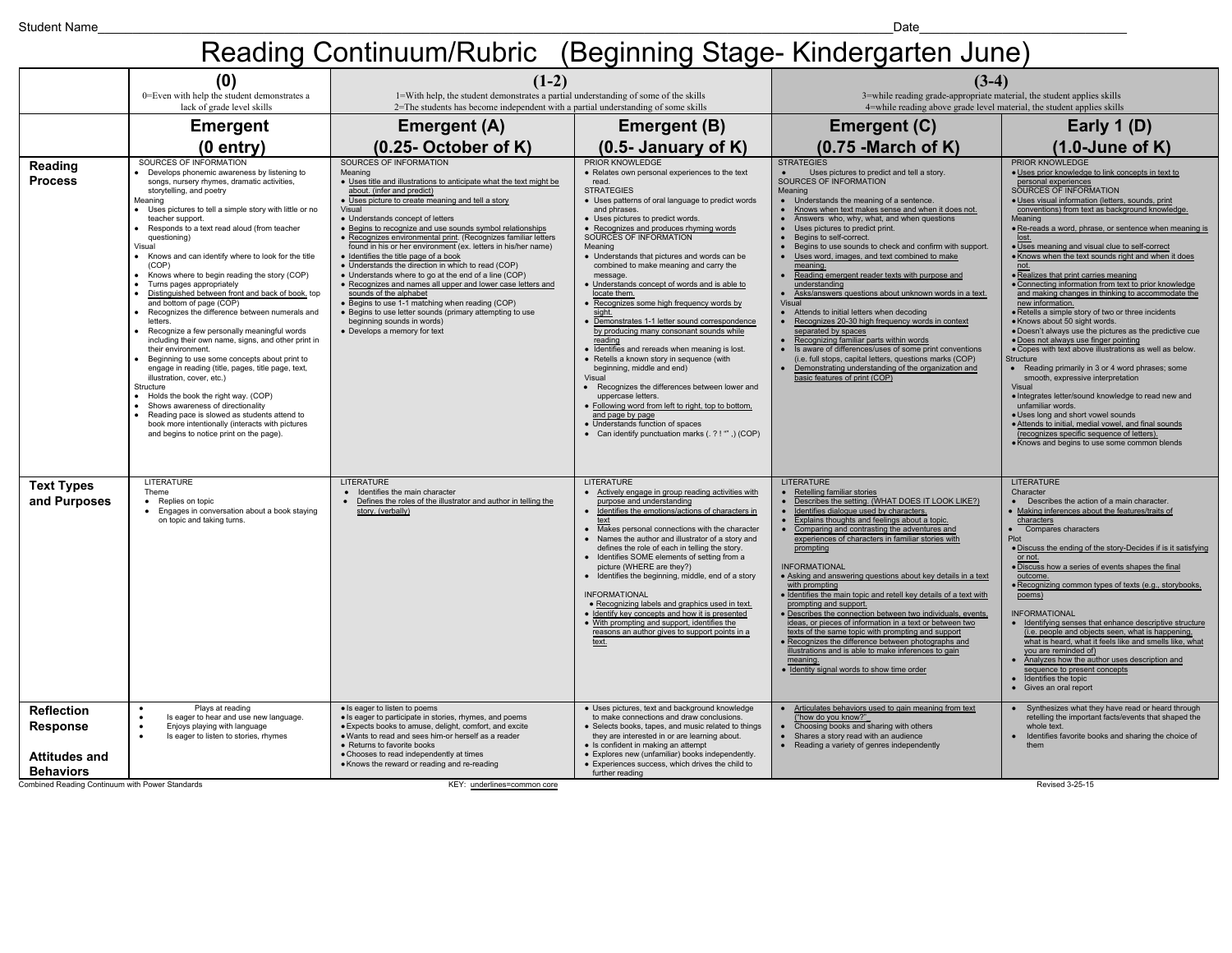#### Reading Continuum/Rubric (1<sup>st</sup> Grade September-1<sup>st</sup> Grade June)

| (0)<br>0=Even with help the<br>student demonstrates a<br>lack of grade level skills<br>See Kindergarten | $(1-2)$<br>0=Even with help the student demonstrates a lack of grade level skills<br>1=With help, the student demonstrates a partial understanding of some of the skills<br>2=The students has become independent with a partial understanding of some skills                                                                                                                                                                                                                                                                                                                                                                                                                                                                                                                                                                                                                                |                                                                                                                                                                                                                                                                                                                                                                                                                                                                                                                                                                                                                                                                                                                                                                                                                                                                                                                                                                                                                                                                                                                                                                                                                                          | $(3-4)$<br>3=while reading grade-appropriate material, the student applies skills<br>4=while reading above grade level material, the student applies skills                                                                                                                                                                                                                                                                                                                                                                                                                                                                                                                                                                                                                                                                                                         |                                                                                                                                                                                                                                                                                                                                                                                                                                                                                                                                                                                                                                                                                                                                                                                                                                                                                                                                                                                                                                                                                                                                                                                                                                                         |  |
|---------------------------------------------------------------------------------------------------------|----------------------------------------------------------------------------------------------------------------------------------------------------------------------------------------------------------------------------------------------------------------------------------------------------------------------------------------------------------------------------------------------------------------------------------------------------------------------------------------------------------------------------------------------------------------------------------------------------------------------------------------------------------------------------------------------------------------------------------------------------------------------------------------------------------------------------------------------------------------------------------------------|------------------------------------------------------------------------------------------------------------------------------------------------------------------------------------------------------------------------------------------------------------------------------------------------------------------------------------------------------------------------------------------------------------------------------------------------------------------------------------------------------------------------------------------------------------------------------------------------------------------------------------------------------------------------------------------------------------------------------------------------------------------------------------------------------------------------------------------------------------------------------------------------------------------------------------------------------------------------------------------------------------------------------------------------------------------------------------------------------------------------------------------------------------------------------------------------------------------------------------------|---------------------------------------------------------------------------------------------------------------------------------------------------------------------------------------------------------------------------------------------------------------------------------------------------------------------------------------------------------------------------------------------------------------------------------------------------------------------------------------------------------------------------------------------------------------------------------------------------------------------------------------------------------------------------------------------------------------------------------------------------------------------------------------------------------------------------------------------------------------------|---------------------------------------------------------------------------------------------------------------------------------------------------------------------------------------------------------------------------------------------------------------------------------------------------------------------------------------------------------------------------------------------------------------------------------------------------------------------------------------------------------------------------------------------------------------------------------------------------------------------------------------------------------------------------------------------------------------------------------------------------------------------------------------------------------------------------------------------------------------------------------------------------------------------------------------------------------------------------------------------------------------------------------------------------------------------------------------------------------------------------------------------------------------------------------------------------------------------------------------------------------|--|
|                                                                                                         | 1.25 Oct. of $1^{st}$ (E)                                                                                                                                                                                                                                                                                                                                                                                                                                                                                                                                                                                                                                                                                                                                                                                                                                                                    | 1.5 Jan. of $1^{st}$ (G)                                                                                                                                                                                                                                                                                                                                                                                                                                                                                                                                                                                                                                                                                                                                                                                                                                                                                                                                                                                                                                                                                                                                                                                                                 | 1.75 Mar. of $1^{st}$ (I)                                                                                                                                                                                                                                                                                                                                                                                                                                                                                                                                                                                                                                                                                                                                                                                                                                           | 2.0 June of $1st$ (J)                                                                                                                                                                                                                                                                                                                                                                                                                                                                                                                                                                                                                                                                                                                                                                                                                                                                                                                                                                                                                                                                                                                                                                                                                                   |  |
| Reading<br><b>Process</b>                                                                               | PRIOR KNOWLEDGE<br>· Selects from memory, relevant knowledge related to<br>meaning of text.<br><b>STRATEGIES</b><br>· Uses pictures to check meaning<br>SOURCES OF INFORMATION<br>· Begins to integrate all reading cues<br>Meaning<br>. Monitoring for meaning (Does it make sense)?<br>· Rereads a word or phrase when meaning is lost.<br>· Uses pictures and context clues to develop vocabulary and<br>meaning<br>. Uses the title to understand the focus of the text.<br>Structure<br>• Monitoring for structure (Does it sound right)?<br>· Uses grammatical structure and syntax (word order) to<br>convey meaning.<br>Visual<br>· Monitors for visual cues<br>· Recognizes more than 50 high frequency words by sight.<br>· Recognizes blends<br>· Decoding regularly spelled one-syllable words<br>Distinguishing long from short vowel sounds in spoken<br>single-syllable words | PRIOR KNOWLEDGE<br>• Uses visual information (letters, sounds, print conventions)<br>from text as background knowledge.<br>SOURCES OF INFORMATION<br>Works consistently for accuracy<br>Meaning<br>. Uses pictures and context clues to develop vocabulary and<br>meaning<br>· Identifies main idea of text.<br>· Distinguishes between dialogue and description text.<br>• Reads fluently to an audience (with expression)<br>· Predicting, checking, and confirming<br>· Identifies the layers of meaning in illustrations<br>Structure<br>· Using context to confirm or self-correct word recognition and<br>understanding, rereading as necessary<br>· Uses sentence structure and word order to predict words,<br>phrases and text.<br>. Reading primarily in 3 or 4 word phrase groups; some smooth,<br>expressive interpretation and pausing guided by author's<br>meaning and punctuation; mostly appropriate stress<br>Visual<br>· Apples common 2 letter blends.<br>· Attends to initial, middle and final sound<br>• Knowing final -e and common vowel teams<br>· Understands role of different fonts in text<br>· Uses common patterns (rhyming, word families or words within<br>a word) to decode new and unfamiliar words | SOURCES OF INFORMATION<br>Meaning<br>• Sustains effort on longer and wider range of texts<br>· Distinguishes detail and sequence<br>• Listens/reads for a specific purpose<br>• Articulates the behaviors used to gain meaning from text (how do you know?)<br>· Making predictions, confirming their predictions and articulating their<br>developing meaning as they read on<br>. Reading on-level text with purpose and understating<br>Structure<br>· Reading word endings (ing, ed, er) and articulates the changes in meaning<br>· Attends to tense change<br>. Using context to confirm or self-correct word recognition and understanding,<br>rereading when necessary.<br>Visual<br>· Reading words with inflectional endings (ie: ing, e des)<br>· Begins to apply some three-letter blends, e.g., str<br>· Understands contractions-knows letter omitted | <b>STRATEGIES</b><br>Attends, searches, predicts, checks, confirms, and self-corrects.<br>Uses prior knowledge, experience, and context to construct meaning.<br>SOURCES OF INFORMATION<br>. Integrates sources of information efficiently and uses a variety of reading strategies<br>to solve difficulties.<br>Meaning<br>Creating visual images to draw conclusions and create unique interpretations<br>Develops meanings of words that have similar meanings (synonyms) and words<br>that have opposite meanings (antonyms).<br>Develops understanding of simple homophones (two/two/too; their/there/they're)<br>Understands longer descriptions and explanations included in sentences<br>Creates meaning with text consisting of more complex sentences, more phrases<br>and clauses.<br>Identifies techniques used by the author.<br>Reading on-level text orally with accuracy, appropriate rate and expression on<br>successive readings.<br><b>Structure</b><br>Reading primarily in larger, meaningful phrases or word groups; mostly smooth,<br>expressive interpretation and pausing, guided by author's meaning and<br>punctuation; appropriate stress<br>Visual<br>Recognizing and reading grade appropriate irregularly spelled words |  |
| Genre<br>Comprehensio<br>n (Narrative)<br>(Genre and                                                    | NARRATIVE ELEMENTS<br>Character<br>· Describes the actions and feelings of the main character<br>· Describes key details of a character in a story and<br>illustrations<br>· Identifies emotions of characters in text.<br>Plot<br>· Explains the problem<br>· Identifies layers of meaning<br>· Identifies main ideas during reading<br>• Makes predictions about text, confirm their predictions and<br>articulates their developing meaning as they read on.<br>Begins to show awareness of underlying theme.<br>. Choosing to read a wider range of structures including<br>some non-fiction, poems, rhymes, letters<br><b>LYRIC AND POEMS</b><br>Reads and understands features of poems (See Curriculum<br>for specific objectives)<br>· Retelling stories, including key details                                                                                                      | NARRATIVE ELEMENTS<br>Character<br>· Identifies the features and traits of characters from illustrations<br>and text.<br>· Talk about a character's emotions<br>· Describes the actions and feelings of a main character<br>Setting<br>· Understands the importance of setting to the story<br>Identifying the language that conveys setting<br>· Discusses how a series of events shape the final outcome<br>· Describes the author's use of dialogue<br>Recognizes how the author created an engaging beginning<br><b>REALISTIC FICTION</b><br>Reads and understands features of contemporary realistic fiction<br>(See Curriculum for specific objectives)                                                                                                                                                                                                                                                                                                                                                                                                                                                                                                                                                                            | NARRATIVE ELEMENTS<br>. Asking and answering questions about key details and<br>events in a text before, during and after reading<br>· Retelling stories including key details, and<br>demonstrates understanding of their central<br>message or lesson<br>Character<br>· Making inferences about features, traits and emotions of characters<br>Setting<br>• Orally starts sentences with phrases and clauses of time and place.<br>• Identifies text language that conveys setting.<br>P <sub>10</sub><br>· Explains how dialogue adds meaning to the story.<br>. Explaining the problem and how it is resolved<br>· Identify the main idea and the details that support it<br><b>FOLKTALES</b><br>Reads and understands features of folktales (See Curriculum for specific<br>objectives)                                                                        | NARRATIVE ELEMENTS<br>Character<br>· Identifies who is telling the story at various points in the text<br>· Identifies words or phrases in a story or a poem that suggest feelings or appeal<br>to the senses<br>Setting<br>· Identify language that conveys setting and its importance to the story<br>Plot<br>. Understands the organization used by the author (beginning, middle, end)<br>· Prioritizes and develops events sequentially (simple narrative).<br>. Recognizing how the author created an engaging beginning and a satisfying<br>ending<br>· Identifies the main idea and how details support the main idea<br>. Comparing and contrasting the adventures and experiences of characters in<br>other stories<br><b>POETRY</b><br>• Reading prose and poetry of appropriate complexity for grade 1 with accuracy                                                                                                                                                                                                                                                                                                                                                                                                                        |  |
| Author)                                                                                                 | . Uses title and heading to identify focus and make                                                                                                                                                                                                                                                                                                                                                                                                                                                                                                                                                                                                                                                                                                                                                                                                                                          | · Paraphrases content                                                                                                                                                                                                                                                                                                                                                                                                                                                                                                                                                                                                                                                                                                                                                                                                                                                                                                                                                                                                                                                                                                                                                                                                                    |                                                                                                                                                                                                                                                                                                                                                                                                                                                                                                                                                                                                                                                                                                                                                                                                                                                                     |                                                                                                                                                                                                                                                                                                                                                                                                                                                                                                                                                                                                                                                                                                                                                                                                                                                                                                                                                                                                                                                                                                                                                                                                                                                         |  |
| Comprehensio<br>(Informational)                                                                         | predictions<br>· Identifying the main topic<br>· Asking and answering questions about key details in a text<br>. Using the photographs/illustrations and details in a text to<br>describe key ideas                                                                                                                                                                                                                                                                                                                                                                                                                                                                                                                                                                                                                                                                                          | · Makes inferences from the illustrations (to draw conclusions and<br>make their own interpretations to the text)<br>. Uses the title to predict the focus of the text<br>• Asking and answering questions to help determine the meaning<br>of words in a text<br>INFORMATIONAL GENRE<br>Reads and understands features of informational text (See<br>Curriculum for specific objectives)<br>How to Books and Articles<br>Letters<br>Identifies titles and subtitles.                                                                                                                                                                                                                                                                                                                                                                                                                                                                                                                                                                                                                                                                                                                                                                    | · Makes inferences from text rather than just the picture<br>. Uses titles and headings to identify focus and make predictions<br>. Using the photographs/illustrations and details in a text to describe its key<br>ideas.<br>. Discussing the author's use of sequence/time and description to organize the<br>text<br><b>INFORMATIONAL GENRE</b><br>Reads and understands features of informational text (See Curriculum for<br>specific objectives)<br>• Magazines, Reports<br>• Copes with more than one text in a book<br>• Reading informational texts appropriately complex for grade 1                                                                                                                                                                                                                                                                     | • Explaining the text structure (magazine) including sequence/time and<br>description<br>Knowing and using various text features (e.g. headings, table of contents,<br>glossaries, electronic menus, icons) to locate key facts or information in a text,<br>identify a text focus and make predictions<br>Describing the connection between two individuals, events, ideas or pieces of<br>information in a text.<br>Identifying reasons an author gives to support points in a text.<br>Identifying basic similarities and differences between two texts on the same<br>$\blacksquare$<br>Explain the major differences between books that tell stories and books that<br>give information                                                                                                                                                                                                                                                                                                                                                                                                                                                                                                                                                            |  |
| Meta-cognition<br>(Thinking)                                                                            | · Uses pictures, text, and background knowledge to<br>make connections and draw interpretations.<br>• Asks and answers questions before, during, and after<br>read-aloud, instruction/practice time, and independent<br>reading<br>· Retelling important facts and events from the text<br>· Making predictions and articulating their developing<br>meaning as they read                                                                                                                                                                                                                                                                                                                                                                                                                                                                                                                    | • Creating visual images to draw conclusions<br>• Checking one source of information with another<br>· Identifying the main idea in reading<br>• Connecting information from text to prior knowledge and make<br>changes to accommodate the new information<br>· Discussing visual images from what is read<br>. Notices when an attempt does not look right, sound right, or<br>make sense                                                                                                                                                                                                                                                                                                                                                                                                                                                                                                                                                                                                                                                                                                                                                                                                                                              | • Adapts their images in response to the shared images of other readers<br>. Understands thinking beyond the text (inferential)<br>• Asks and answers questions before, during, and after reading<br>. Synthesizing through retelling the important facts/events that shaped the text<br>. Articulate the behaviors used to gain meaning from the text ("how do you<br>know")                                                                                                                                                                                                                                                                                                                                                                                                                                                                                       | Understands how different audiences receive the same message in different<br>ways<br>Making predictions, confirming their predictions, and articulating their<br>developing meaning as they read on                                                                                                                                                                                                                                                                                                                                                                                                                                                                                                                                                                                                                                                                                                                                                                                                                                                                                                                                                                                                                                                     |  |
| <b>Reflection</b><br><b>Response</b>                                                                    |                                                                                                                                                                                                                                                                                                                                                                                                                                                                                                                                                                                                                                                                                                                                                                                                                                                                                              |                                                                                                                                                                                                                                                                                                                                                                                                                                                                                                                                                                                                                                                                                                                                                                                                                                                                                                                                                                                                                                                                                                                                                                                                                                          | · Reading a variety of genres independently (such as fantasy, realistic fiction,<br>poetry-free verse)                                                                                                                                                                                                                                                                                                                                                                                                                                                                                                                                                                                                                                                                                                                                                              | Responding the multiple text types by reflecting, making meaning and making<br>connections.                                                                                                                                                                                                                                                                                                                                                                                                                                                                                                                                                                                                                                                                                                                                                                                                                                                                                                                                                                                                                                                                                                                                                             |  |
| Combined Reading Continuum with Power Standards                                                         |                                                                                                                                                                                                                                                                                                                                                                                                                                                                                                                                                                                                                                                                                                                                                                                                                                                                                              | KEY: underlines=common core                                                                                                                                                                                                                                                                                                                                                                                                                                                                                                                                                                                                                                                                                                                                                                                                                                                                                                                                                                                                                                                                                                                                                                                                              |                                                                                                                                                                                                                                                                                                                                                                                                                                                                                                                                                                                                                                                                                                                                                                                                                                                                     | Revised 5-23-13                                                                                                                                                                                                                                                                                                                                                                                                                                                                                                                                                                                                                                                                                                                                                                                                                                                                                                                                                                                                                                                                                                                                                                                                                                         |  |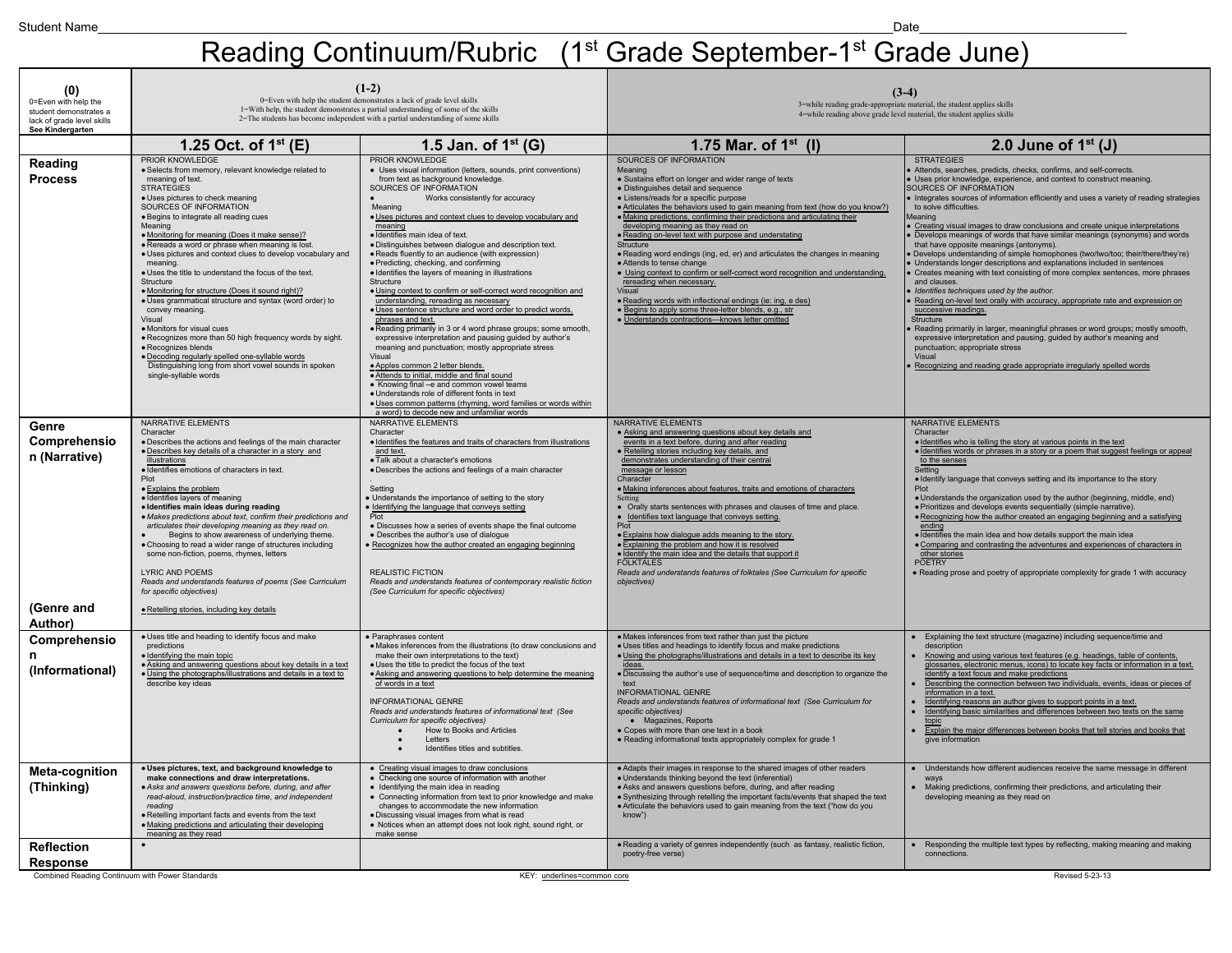#### Student Name\_\_\_\_\_\_\_\_\_\_\_\_\_\_\_\_\_\_\_\_\_\_\_\_\_\_\_\_\_\_\_\_\_\_\_\_\_\_\_\_\_\_\_\_\_\_\_\_\_\_\_\_\_\_\_\_\_\_\_\_\_\_\_\_\_\_\_\_\_\_\_\_\_\_\_\_\_\_\_\_\_\_\_\_\_\_\_\_\_\_\_\_\_\_\_\_\_\_\_\_\_\_\_\_\_\_\_\_\_\_\_\_\_\_Date\_\_\_\_\_\_\_\_\_\_\_\_\_\_\_\_\_\_\_\_\_\_\_\_\_\_\_\_\_\_ Reading Continuum/Rubric (2<sup>nd</sup> Grade September-2<sup>nd</sup> Grade June)

| (0)<br>0=Even with help<br>the student<br>demonstrates a<br>lack of grade level<br>skills See First<br>Grade | $(1-2)$<br>1=With help, the student demonstrates a partial understanding of some of the skills<br>2=The students has become independent with a partial understanding of some skills                                                                                                                                                                                                                                                                                                                                                                                                                                                                                                                            |                                                                                                                                                                                                                                                                                                                                                                                                                                                                                                                                                                                                                                                                                                                                                                                                                                                                                                                                                                                                                                                                       | $(3-4)$<br>3=while reading grade-appropriate material, the student applies skills<br>4=while reading above grade level material, the student applies skills                                                                                                                                                                                                                                                                                                                                                                                                                                                                                                                                                                                                                                                                                                                                                                                                                                                                                                                                                                                                                                                                                                                                                                                                                                                                                                                                                                                                                |                                                                                                                                                                                                                                                                                                                                                                                                                                                                                                                                                                                                                                                                                                                                                                                                                                                                                                                                                                                                                                                                                                                                                                                                                                                                                                                                                                                                                                                                                                                                                                                   |  |
|--------------------------------------------------------------------------------------------------------------|----------------------------------------------------------------------------------------------------------------------------------------------------------------------------------------------------------------------------------------------------------------------------------------------------------------------------------------------------------------------------------------------------------------------------------------------------------------------------------------------------------------------------------------------------------------------------------------------------------------------------------------------------------------------------------------------------------------|-----------------------------------------------------------------------------------------------------------------------------------------------------------------------------------------------------------------------------------------------------------------------------------------------------------------------------------------------------------------------------------------------------------------------------------------------------------------------------------------------------------------------------------------------------------------------------------------------------------------------------------------------------------------------------------------------------------------------------------------------------------------------------------------------------------------------------------------------------------------------------------------------------------------------------------------------------------------------------------------------------------------------------------------------------------------------|----------------------------------------------------------------------------------------------------------------------------------------------------------------------------------------------------------------------------------------------------------------------------------------------------------------------------------------------------------------------------------------------------------------------------------------------------------------------------------------------------------------------------------------------------------------------------------------------------------------------------------------------------------------------------------------------------------------------------------------------------------------------------------------------------------------------------------------------------------------------------------------------------------------------------------------------------------------------------------------------------------------------------------------------------------------------------------------------------------------------------------------------------------------------------------------------------------------------------------------------------------------------------------------------------------------------------------------------------------------------------------------------------------------------------------------------------------------------------------------------------------------------------------------------------------------------------|-----------------------------------------------------------------------------------------------------------------------------------------------------------------------------------------------------------------------------------------------------------------------------------------------------------------------------------------------------------------------------------------------------------------------------------------------------------------------------------------------------------------------------------------------------------------------------------------------------------------------------------------------------------------------------------------------------------------------------------------------------------------------------------------------------------------------------------------------------------------------------------------------------------------------------------------------------------------------------------------------------------------------------------------------------------------------------------------------------------------------------------------------------------------------------------------------------------------------------------------------------------------------------------------------------------------------------------------------------------------------------------------------------------------------------------------------------------------------------------------------------------------------------------------------------------------------------------|--|
| 2.0 June of 1 <sup>st</sup><br>(1)                                                                           | 2.25 Oct. of $2^{ND}$ (J)                                                                                                                                                                                                                                                                                                                                                                                                                                                                                                                                                                                                                                                                                      | 2.5 Jan. of $2^{ND}$ (L)                                                                                                                                                                                                                                                                                                                                                                                                                                                                                                                                                                                                                                                                                                                                                                                                                                                                                                                                                                                                                                              | 2.75 Mar. of $2^{ND}$ (M)                                                                                                                                                                                                                                                                                                                                                                                                                                                                                                                                                                                                                                                                                                                                                                                                                                                                                                                                                                                                                                                                                                                                                                                                                                                                                                                                                                                                                                                                                                                                                  | 2.0 June of $2^{ND}$ (N)                                                                                                                                                                                                                                                                                                                                                                                                                                                                                                                                                                                                                                                                                                                                                                                                                                                                                                                                                                                                                                                                                                                                                                                                                                                                                                                                                                                                                                                                                                                                                          |  |
| Reading<br><b>Process</b>                                                                                    | PRIOR KNOWLEDGE<br>SOURCES OF INFORMATION<br>• Increases bank of sight words working<br>towards mastery of K-2 list.<br><b>STRATEGIES</b><br>· Becoming efficient at attending, searching,<br>predicting, checking confirming, and<br>self-correcting meaning<br>· Independently monitors for meaning, syntax,<br>and visual<br>Structure<br>• Recognizes function of paragraphing as a<br>means for organizing text.                                                                                                                                                                                                                                                                                          | PRIOR KNOWLEDGE<br>• Using prior knowledge, experience, and context to<br>construct meaning<br>SOURCES OF INFORMATION<br>· Understands illustrations reflect mood as well as<br>incidents<br>· Varies pace, tone, pitch<br>· Beginning to Understanding some simple prefixes,<br>suffixes and root words (pre, re, un, ing, ed)<br><b>STRATEGIES</b><br>• Articulating the behaviors used to gain meaning<br>from text ("how do you know")<br>Structure<br>• Explains when and why tense changes.<br>• Defines new vocabulary using context clues<br>• Understands how information is grouped within a<br>text.<br>• Recognizes function of paragraphing.<br>Visual<br>• Pays attention to larger chunks of text (phrases).<br>Understands functions of a range of graphs and<br>$\bullet$<br>diagrams                                                                                                                                                                                                                                                                | • Reading on-level text with purpose and understanding<br>PRIOR KNOWLEDGE<br>Discussing how background knowledge and textual information were used to draw<br>conclusions and make unique interpretations from text<br>SOURCES OF INFORMATION<br>• Understands meaning of extended sentences and two part sentences.<br>• Understand words have different meanings and functions<br>Making predictions about text, confirm predictions and articulates developing meaning as<br>they read<br>Reading with sufficient accuracy and fluency to support comprehension<br><b>STRATEGIES</b><br>Using context to confirm or self-correct word recognition and understanding, rereading as<br>necessary, using meaning (make sense?), and/or structure (sound right?)<br>Meaning<br>• Shows willingness to reread for deeper meaning<br>Structure<br>• Describes structure of sentences<br>Knowing and applying grade level phonics and word analysis skills in decoding words<br>Understanding simple prefixes, suffixes and root words (pre, re, un, ing, ed)<br>Visual<br>• Uses sources of information such as maps, diagrams, charts, graphs, and captions to<br>construct meaning.<br>Requires fewer illustrations                                                                                                                                                                                                                                                                                                                                                         | PRIOR KNOWLEDGE<br>• Makes inferences and predictions based on information, which is both explicit and implicit in<br>a text.<br>• Recognizes a lack of prior knowledge and know how to seek new information<br>SOURCES OF INFORMATION<br>• Develops new vocabulary using knowledge of multiple meaning words, content specific<br>vocabulary, similes, and metaphors to create meaning.<br>• Infers word meaning from roots, prefixes and suffixes<br>• Uses context to determine meaning or to distinguish between alternative meanings.<br>• Reads expressively and fluently appropriately for an audience<br><b>STRATEGIES</b><br>Meaning<br>• Rereading for deeper meaning<br>Structure<br>• Uses sentence structure, paragraph structure, and word order to predict meaning.<br>• Begins to use word knowledge to decode new and unfamiliar words (complex compound<br>words, prefixes, suffixes, and root words.)<br>Visual<br>• Evaluates specificity of different kinds of graphics                                                                                                                                                                                                                                                                                                                                                                                                                                                                                                                                                                                      |  |
| Genre<br>Comprehe<br>nsion<br>(Narrative)<br>(Genre and<br>Author)                                           | NARRATIVE ELEMENTS<br>• Considers Table of Contents: offers<br>connections, makes choices<br>• Picks out main idea of text<br>• Draws conclusions from stories<br>• Summarizes text<br>Answering questions such as who, what,<br>where, when, why and how to demonstrate<br>understanding of key details in a text<br>Using illustrations to add meaning to the<br>$\bullet$<br>story<br>Theme<br>• Shows awareness of underlying theme.<br>• Adds extra incidents to narrative<br>Character<br>Describing the characters' thoughts and<br>$\bullet$<br>motivations<br>Setting<br>• Describing the setting<br>FOLKTALES/FABLE FAIRY TALE<br>• Reads and understands features of<br>folktales/fables/fairytales | NARRATIVE ELEMENTS<br>• Accepts other languages may be included<br>• Understands genre shapes how text is approached<br>• Copes with stronger cultural input<br>• Understands interactive texts, e.g., letter and reply,<br>plays, questions and answers<br>• Understands cultural significance of illustrations<br>Character<br>• Distinguishes the role of the characters.<br>• Identifies elements in the text that develop<br>characterization (dialogue)<br>• Connects personal experiences to emotions of<br>characters in text.<br>Explains connections between self and characters<br>and events encountered in text.<br>Setting<br>· Understands imagery as an element of setting.<br>· REALISTIC FICTION<br>· Reads and understands features of realistic fiction<br>(See Curriculum for objectives)<br>· DRAMA/PLAY<br>· Reads and understands features of drama/plays<br>(See Curriculum for objectives)<br>FOLKTALES/FABLE FAIRY TALE<br>• Recounting stories, including fables and folktales<br>from diverse cultures(See Curriculum for<br>objectives) | NARRATIVE ELEMENTS<br>• Understands genre shapes reading style<br>• Demonstrate understanding of key details in a text<br>• Describing the overall structure of a story, including describing how the beginning introduces<br>story and the ending concludes the action (problem/solution)<br>• States the main idea of a text and provides several text-based details supporting it.<br>• Asking and answering such questions as who, what, where, when, why, and how to<br>Character<br>• Follows a number of characters through text.<br>• Identifies and describes a character's thoughts and motivations<br>Acknowledging differences in the points of view of characters, including by speaking in a<br>different voice for each character while reading dialogue aloud<br><b>Theme</b><br>• Identifies the theme of the text.<br>Comparing elements of texts on a similar theme<br>Recounting stories, including fables and folktales from diverse cultures, and determining their<br>central message, lesson, or moral<br>Setting<br>• Identifying imagery as an element of setting<br>FOLKTALES/LEGENDS<br>• Reads and understands features of folktales/legends (See Curriculum for objectives)<br>Comparing and contrasting two or more versions of the same story (e.g., Cinderella stories)<br>by different authors or from different cultures<br><b>FANTASY</b><br>• Reads and understands features of fantasy (See Curriculum for Objectives)<br><b>FREE VERSE</b><br>• Reads and understands features of realistic fiction (See Curriculum for objectives) | NARRATIVE ELEMENTS<br>• Understands and distinguishes between the plot, characters, setting, mood<br>• Identifying how the author uses description to evoke your senses<br>• Understanding illustrations reflect mood as well as actions<br>Using information gained from the illustrations and words in a print or digital text to<br>demonstrate understanding of its characters, setting, or plot<br>• Describing how words and phrases (e.g., regular beats, alliteration, rhymes, repeated lines)<br>supply rhythm and meaning in a story, poem or song<br>Reading and comprehending literature, including stories and poetry, in the grades 2-3 text<br>complexity band proficiently, with scaffolding as needed at the high end of the range<br>Character<br>• Identifies the major and minor characters in a text and describes their importance to the plot.<br>• Clearly develops the main character and links action to plot.<br>• Assumes character in voice and action<br>Setting<br>• Identifies how physical conditions (weather), social conditions (social life/local culture), and<br>mood (feeling) impact the story.<br>Theme<br>• Identifies theme and supports with main ideas and details.<br>• Relates story level themes to personal beliefs.<br><b>REALISTIC FICTION</b><br>• Reads and understand features of realistic fiction (See curriculum for specific objectives)<br>• Understands there may be different versions in a story<br>PATTERNED POETRY (HAIKU)<br>• Reads and understands features of haiku (See Curriculum for specific objectives) |  |
| Comprehe<br>nsion<br>(Informatio<br>nal)                                                                     | nformational<br>• Answering questions such as who, what,<br>where, when, why and how to demonstrate<br>understanding of key details in a text                                                                                                                                                                                                                                                                                                                                                                                                                                                                                                                                                                  | • Reads factual material presented in a range of<br>forms<br>Identifying the main topic of a multi paragraph text<br>$\bullet$<br>Knowing and using some text features (e.g.;<br>$\bullet$<br>captions, bold print, subheadings, glossaries<br>indexes, electronic menus, and/or icons) to locate<br>key facts or information in a text efficiently                                                                                                                                                                                                                                                                                                                                                                                                                                                                                                                                                                                                                                                                                                                   | Asking and answering such questions as who, what, where, when, why, and how to<br>demonstrate understanding of key details in a text<br>Knowing and using various text features (e.g., captions, bold print, subheadings, glossaries,<br>indexes, electronic menus, icons) to locate key facts or information in a text efficiently<br>• Compares and contracts information                                                                                                                                                                                                                                                                                                                                                                                                                                                                                                                                                                                                                                                                                                                                                                                                                                                                                                                                                                                                                                                                                                                                                                                                | Describing the connection between a series of historical events, scientific ideas or concepts,<br>$\bullet$<br>or steps in technical procedures in a text<br>• Analyzing multiple accounts of the same event or topic, noting important similarities and<br>differences in the point of view they represent<br>• Drawing on information from multiple print or digital sources, demonstrating the ability to<br>locate an answer to a question quickly or to solve a problem efficiently<br>• Explaining how an author uses reasons and evidence to support particular points in a text,<br>identifying which reasons and evidence support which point(s)<br>• Integrating information from several texts on the same topic in order to write or speak about<br>the subject knowledgeably<br>* Reading and comprehending informational texts, including history/social studies, science,<br>and technical texts, at the high end of the grades 4-5 text complexity band independently<br>and proficiently                                                                                                                                                                                                                                                                                                                                                                                                                                                                                                                                                                         |  |
| Meta-cogni<br>tion<br>(Thinking)                                                                             | • Beginning to explain connections between<br>self and characters and events encountered<br>in text<br>· Enjoys humor<br>• Creates and describes sensory images<br>during and after reading to understand text.<br>Combined Reading Continuum with Power Standards                                                                                                                                                                                                                                                                                                                                                                                                                                             | • Understands texts have different writing styles<br>• Begins to evaluate text analytically<br>• Sees ideas from different perspectives<br>• Begins to understand a greater range of author<br>techniques<br>• Asks questions beyond superficial<br>• Listens for hidden message and able to convey this<br>too<br>• Understands the changing effect of the same idea<br>presented in different media                                                                                                                                                                                                                                                                                                                                                                                                                                                                                                                                                                                                                                                                 | • Responds to text in more varied ways<br>• Shares and discusses personal responses to what they read<br>• Meets wider range of interactive reading<br>• Reasons with logic<br>• Relates what is read to own life or other texts<br>• Listens for bias<br>• Identifies how a second reading changes the perception of the text.<br>• Articulates when and how text I used in combination with background knowledge to seek<br>answers to questions.<br>• Explaining connections between self and characters and events encountered in text<br>KEY: underlines=Common Core                                                                                                                                                                                                                                                                                                                                                                                                                                                                                                                                                                                                                                                                                                                                                                                                                                                                                                                                                                                                  | • Understands more sophisticated concepts<br>• Identifies key words according to content<br>• Understands function of imagery<br>• Adapts reading according to the text's purpose and type<br>• Knows how to interpret a text according to the purpose<br>• Evaluates effectiveness of author's techniques<br>• Discusses critically what they have read<br>• Asks rhetorical questions to cause reflection<br>• Listens to identify cause and effect<br>• Monitor for meaning by identifying where and why comprehension was lost and whether the<br>unclear portions are critical to understanding of the text.<br>• Connects information from text to prior knowledge and makes changes to accommodate the<br>new information<br>Revised 5-23-13                                                                                                                                                                                                                                                                                                                                                                                                                                                                                                                                                                                                                                                                                                                                                                                                                               |  |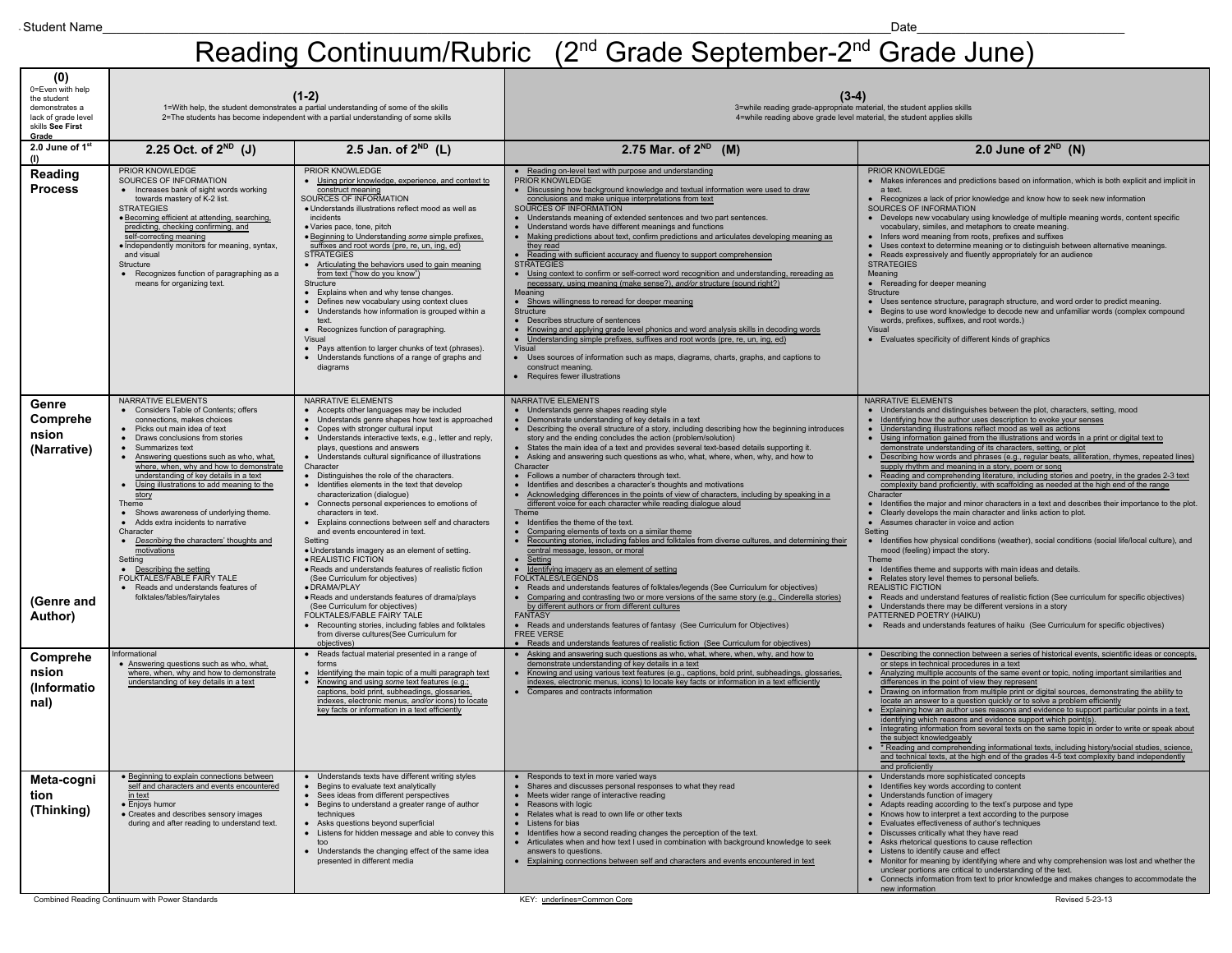#### Reading Continuum/Rubric (3<sup>rd</sup> Grade)

|                                                                        | $(1-2)$                                                                                                                                                                                                                                                                                                                                                                                                                                                                                                                                                                                                                                                                                                                                                                                                                                                                                                                                                                                                                                                                                                                                                                                                                                                                                                                                                                                                                                                                                                                                                                                                                                                                                                                                                                                                                                                                                                                    |                                                                                                                                                                                                                                                                                                                                                                                                                                                                                                                                                                                                                                                                                                                                                                                                                                                                                                                                                                                                                                                                                                                                                                                                                                                                                                                                                                                                                                                                                                                                                                                                                                                                                           | $(3-4)$                                                                                                                                                                                                                                                                                                                                                                                                                                                                                                                                                                                                                                                                                                                                                                                                                                                                                                                                                                                                                                                                                                                                                                                                                                                                                                                                                                                                                                                                                                                                                                                                                                                                                                                                                                                                                           |                                                                                                                                                                                                                                                                                                                                                                                                                                                                                                                                                                                                                                                                                                                                                                                                                                                                                                   |
|------------------------------------------------------------------------|----------------------------------------------------------------------------------------------------------------------------------------------------------------------------------------------------------------------------------------------------------------------------------------------------------------------------------------------------------------------------------------------------------------------------------------------------------------------------------------------------------------------------------------------------------------------------------------------------------------------------------------------------------------------------------------------------------------------------------------------------------------------------------------------------------------------------------------------------------------------------------------------------------------------------------------------------------------------------------------------------------------------------------------------------------------------------------------------------------------------------------------------------------------------------------------------------------------------------------------------------------------------------------------------------------------------------------------------------------------------------------------------------------------------------------------------------------------------------------------------------------------------------------------------------------------------------------------------------------------------------------------------------------------------------------------------------------------------------------------------------------------------------------------------------------------------------------------------------------------------------------------------------------------------------|-------------------------------------------------------------------------------------------------------------------------------------------------------------------------------------------------------------------------------------------------------------------------------------------------------------------------------------------------------------------------------------------------------------------------------------------------------------------------------------------------------------------------------------------------------------------------------------------------------------------------------------------------------------------------------------------------------------------------------------------------------------------------------------------------------------------------------------------------------------------------------------------------------------------------------------------------------------------------------------------------------------------------------------------------------------------------------------------------------------------------------------------------------------------------------------------------------------------------------------------------------------------------------------------------------------------------------------------------------------------------------------------------------------------------------------------------------------------------------------------------------------------------------------------------------------------------------------------------------------------------------------------------------------------------------------------|-----------------------------------------------------------------------------------------------------------------------------------------------------------------------------------------------------------------------------------------------------------------------------------------------------------------------------------------------------------------------------------------------------------------------------------------------------------------------------------------------------------------------------------------------------------------------------------------------------------------------------------------------------------------------------------------------------------------------------------------------------------------------------------------------------------------------------------------------------------------------------------------------------------------------------------------------------------------------------------------------------------------------------------------------------------------------------------------------------------------------------------------------------------------------------------------------------------------------------------------------------------------------------------------------------------------------------------------------------------------------------------------------------------------------------------------------------------------------------------------------------------------------------------------------------------------------------------------------------------------------------------------------------------------------------------------------------------------------------------------------------------------------------------------------------------------------------------|---------------------------------------------------------------------------------------------------------------------------------------------------------------------------------------------------------------------------------------------------------------------------------------------------------------------------------------------------------------------------------------------------------------------------------------------------------------------------------------------------------------------------------------------------------------------------------------------------------------------------------------------------------------------------------------------------------------------------------------------------------------------------------------------------------------------------------------------------------------------------------------------------|
|                                                                        | 1=With help, the student demonstrates a partial understanding of some of the skills<br>2=The students has become independent with a partial understanding of some skills                                                                                                                                                                                                                                                                                                                                                                                                                                                                                                                                                                                                                                                                                                                                                                                                                                                                                                                                                                                                                                                                                                                                                                                                                                                                                                                                                                                                                                                                                                                                                                                                                                                                                                                                                   |                                                                                                                                                                                                                                                                                                                                                                                                                                                                                                                                                                                                                                                                                                                                                                                                                                                                                                                                                                                                                                                                                                                                                                                                                                                                                                                                                                                                                                                                                                                                                                                                                                                                                           | 3=while reading grade-appropriate material, the student applies skills<br>4=while reading above grade level material, the student applies skills                                                                                                                                                                                                                                                                                                                                                                                                                                                                                                                                                                                                                                                                                                                                                                                                                                                                                                                                                                                                                                                                                                                                                                                                                                                                                                                                                                                                                                                                                                                                                                                                                                                                                  |                                                                                                                                                                                                                                                                                                                                                                                                                                                                                                                                                                                                                                                                                                                                                                                                                                                                                                   |
|                                                                        | 3.25 Sept-Oct. of 3rd (N)                                                                                                                                                                                                                                                                                                                                                                                                                                                                                                                                                                                                                                                                                                                                                                                                                                                                                                                                                                                                                                                                                                                                                                                                                                                                                                                                                                                                                                                                                                                                                                                                                                                                                                                                                                                                                                                                                                  | 3.5 Oct- Jan. of 3rd (O)                                                                                                                                                                                                                                                                                                                                                                                                                                                                                                                                                                                                                                                                                                                                                                                                                                                                                                                                                                                                                                                                                                                                                                                                                                                                                                                                                                                                                                                                                                                                                                                                                                                                  | 3.75 Jan-Mar. of 3rd<br>(P)                                                                                                                                                                                                                                                                                                                                                                                                                                                                                                                                                                                                                                                                                                                                                                                                                                                                                                                                                                                                                                                                                                                                                                                                                                                                                                                                                                                                                                                                                                                                                                                                                                                                                                                                                                                                       | 3.0 Mar-June of 3rd (Q)                                                                                                                                                                                                                                                                                                                                                                                                                                                                                                                                                                                                                                                                                                                                                                                                                                                                           |
| Reading<br><b>Process</b>                                              | <b>PRIOR KNOWLEDGE</b><br>• Connect information from text to prior knowledge and makes changes to<br>accommodate the new information<br>SOURCES OF INFORMATION<br>Read with sufficient accuracy and fluency to support comprehension<br>$\bullet$<br>Read on-level text with purpose and understanding<br>Use context or self-correct word recognition and understanding, rereading as<br>necessary<br>Develops new vocabulary using knowledge of multiple meaning words,<br>content specific vocabulary, similes, and metaphors to create meaning<br>Infers word meaning from roots, prefixes and suffixes<br>Meaning<br>• Discuss critically what they have read<br>Compares and contrasts information<br>• Monitors for meaning by identifying where and why comprehension was lost<br>and whether the unclear portions are critical to understanding of the text<br>(able to pick a just right book)<br>Makes connections to self, characters, events and information occurring<br>within the text or among multiple texts<br>Visual<br>Knows and applies grade-level phonics and word analysis skills in decoding<br>$\bullet$<br>words<br>Distinguish long and short vowels when reading regularly spelled<br>one-syllable words<br>Knows spelling-sound correspondences for additional common vowel teams<br>Decode regularly spelled two-syllable words with long vowels.<br>Begins to use word knowledge to decode new and unfamiliar words<br>(complex compound words, prefixes, suffixes, and root words)                                                                                                                                                                                                                                                                                                                                                                                                       | PRIOR KNOWLEDGE<br>• Using prior knowledge, experience, and context to move back and forth<br>between what is known and what is being read to construct meaning.<br>• Beginning to connect information from text to prior knowledge to make<br>changes to accommodate new information.<br>SOURCES OF INFORMATION<br>• Using strategies of attending, searching, predicting, checking, confirming,<br>and self-correcting to construct meaning<br>• Rereading prose and poetry orally with accuracy, appropriate rate, and<br>expression on successive readings<br>• Uses context to determine meaning or to distinguish between alternative<br>meanings<br>• Read on-level text orally and accuracy, appropriate rate, and expression<br>on successive readings<br>Meaning<br>• Using knowledge of multiple meaning words and content specific<br>vocabulary to create meaning<br>• Using context to confirm or self-correct word recognition and<br>understanding, rereading as necessary<br>• Uses sentence structure, paragraph structure, and word order to predict<br>meaning<br>• Listens to identify cause and effect<br>• Makes inferences and predictions based on information, which is both<br>explicit and implicit in a text<br>Visual<br>Recognize and reads grade-appropriate irregularly spelled words<br>Decode words with common prefixes and suffixes<br>• Identify words with inconsistent but common prefixes and suffixes<br>• Identify words with inconsistent by common spelling-sound<br>correspondences                                                                                                                                                         | PRIOR KNOWLEDGE<br>• Using prior knowledge to make connections about characters, events,<br>and information in the text<br>SOURCES OF INFORMATION<br>• Reading on level text with purpose, understanding, sufficient accuracy<br>and fluency to support comprehension<br>Meaning<br>• Monitors meaning and adjusting as thinking evolves<br>• Analyzing and justifying inferences and predictions in a variety of texts<br>• Using knowledge of multiple meaning words, content specific<br>vocabulary, similes, and metaphors to create meaning<br>• Identifying and knowing the meaning of the most common prefixes and<br>derivational suffixes<br>Visual<br>• Decoding words with common Latin suffixes, multi syllable words,<br>compound words                                                                                                                                                                                                                                                                                                                                                                                                                                                                                                                                                                                                                                                                                                                                                                                                                                                                                                                                                                                                                                                                              | PRIOR KNOWLEDGE<br>• Connecting information from text to prior knowledge to make<br>changes to accommodate new information<br>SOURCES OF INFORMATION<br>Meaning<br>• Knows how to reread to clarify, extend meaning, and make<br>deeper connections<br>• Identifies theme, topic and issue within a text<br>• Questions or discusses to clarify validity of information,<br>opinions, actions in a text<br>• Recognizes the need to dip deeper for understanding (re<br>reading, seek out additional information, etc.)<br>• Analyzes the author's techniques sued (author's craft) and<br>the impact of the techniques on meaning.<br>Visual<br>• Evaluating specificity of graphics (fonts, illustration, graphs,<br>subheads)                                                                                                                                                                  |
| <b>Text Types</b><br>and<br><b>Purposes</b>                            | LITERATURE<br>Ask and answer such questions as who, what, where, when, why, and how to<br>demonstrate understanding of key details in a text<br>Describe how characters in a story respond to major events and challenges<br>Describe the overall structure of a story, including describing how the<br>beginning introduces the story and the ending concludes the action<br>Acknowledge differences in the points of view characters, including by<br>speaking in a different voice for each character when reading dialogue aloud<br>Using information gained from the illustrations and words in a print or digital<br>text to demonstrate understanding of its characters, setting, or plot<br>Compare and contrast two or more versions of the same story (e.g.,<br>Cinderella stores) by different authors for from different cultures<br>Identifies the theme and supports with main ideas and details.<br>• Evaluates effectiveness of author's techniques<br><b>INFORMATIONAL</b><br>Beginning to ask and answering questions to demonstrate understanding of<br>text<br>Identify the main topic of a multi-paragraph text as well as the focus on<br>$\bullet$<br>specific paragraphs within the text<br>Beginning to determine the meaning of general academic and<br>domain-specific words in a text to a grade 3 topic<br>Know and use various text features (e.g., captions, bold print, subheadings,<br>glossaries, indexes electronic menus, icons) to locate key facts or information<br>in a text efficiently<br>Identify the main purpose of a text, including what the author wants to<br>answer, explain, or describe.<br>Explain how specific images (e.g. a diagram showing how a machine works)<br>contribute to and clarify a text<br>Describe how reasons support specific points the author makes in a text<br>• Using title and heading to identify the author's topic and purpose<br>OPINION | LITERATURE<br>• Recognizing how characters' actions and motivations change, solve<br>problems and generally move/impact the plot<br>• Recognizing how the author's introduction leads to rising action and how<br>the climax builds to an effective ending<br>• Comparing and contrasting elements of text on similar themes<br>• Discussing how the author use figurative language and dialogue<br>• Recounting a story from a diverse culture<br>• Determining the central message and explaining how it is conveyed<br>through key details in the text<br>• Determining the meaning of words and phrases as they are used in text,<br>distinguishing literal from non-literal language<br>· Identifies how physical conditions (weather), social conditions (social<br>life/local culture) and mood (feeling) impact the story (setting)<br><b>INFORMATIONAL</b><br>• Asks and answers questions as who, what, where, when, why, and how to<br>demonstrate understanding of key details in a text<br>• Describe the connection between a series of historical events, scientific<br>ideas or concepts, or steps in technical procedures in a text<br>• Determine the meaning of words and phrases in a text relevant to grade<br>level topic or subject area<br>• Identifying how details support the premise<br>• Identifying causes (why it happened), effect (what happened) and text<br>structures and signal words that show cause/effect relationships<br>• Beginning to use some text features to locate information relevant to a<br>given topic efficiently<br>• Compare and contrast the most important points presented by two texts<br>on the same topic<br><b>OPINION</b> | <b>LITERATURE</b><br>Asking and answering questions to demonstrate understanding of a text,<br>referring explicitly to the text as a basis for the answers<br>Explaining how characters' actions and motivation change, solve<br>problems and generally move/impact the plot<br>Referring to parts of stories, dramas, and poems using terms such as<br>chapter, scene, and stanza<br>Comparing and contrasting elements of texts on similar themes, settings,<br>and plots of stories written by the same author about the same or similar<br>characters (e.g. in books from a series)<br>Distinguishing their own point of view from that of a narrator or those of<br>the characters<br>Recounting stories including fables, folktales, and myths from diverse<br>cultures<br>Describe how words and phrases (e.g. regular beats, alliteration, rhymes,<br>repeated lines) supply rhythm and meaning in a story, poem, or song<br><b>INFORMATIONAL</b><br>• Asking and answering questions to demonstrate understanding of a text,<br>referring explicitly to the text as the basis for the answers<br>• Identifying the bias or emphasis of perspective on the part of the<br>author/expert<br>• Explaining how details, examples, languages and/or stories support the<br>author's premise<br>• Interpreting the author's purpose for choosing/using title headings,<br>subheadings, captions, table of content, index, and timelines<br>• Using text features and search tools (e.g. key words, sidebars,<br>hyperlinks) to locate information relevant to a given topic efficiently<br>• Comparing and contrasting the most important points and key details<br>presented in two texts on the same topic<br>• Reading and comprehending informational text, including history/social<br>studies, science<br><b>OPINION</b> | <b>LITERATURE</b><br>• Reading and comprehending literature, including stores,<br>dramas, and poetry, at the high end of the grades 2-3 text<br>complexity band independently and proficiently<br>Determining the central message, lesson, or moral and<br>explaining how it is conveyed through key details in the<br>text<br>Discussing how the author uses figurative language.<br>dialogue, recurring motifs, humor, rhyme, repetition and<br>irony<br><b>INFORMATIONAL</b><br>• Determining the meaning of general academic and<br>domain-specific words and phrases in a text relevant to a<br>grade 3 topic or subject area<br>Describing the relationship between a series of historical<br>events, scientific ideas or concepts, or steps in technical<br>procedures in a text, using language and text structures that<br>pertain to time, sequence, and cause/effect<br><b>OPINION</b> |
| <b>Reflection</b><br><b>Response</b><br>Attitudes/<br><b>Behaviors</b> |                                                                                                                                                                                                                                                                                                                                                                                                                                                                                                                                                                                                                                                                                                                                                                                                                                                                                                                                                                                                                                                                                                                                                                                                                                                                                                                                                                                                                                                                                                                                                                                                                                                                                                                                                                                                                                                                                                                            | $\bullet$                                                                                                                                                                                                                                                                                                                                                                                                                                                                                                                                                                                                                                                                                                                                                                                                                                                                                                                                                                                                                                                                                                                                                                                                                                                                                                                                                                                                                                                                                                                                                                                                                                                                                 |                                                                                                                                                                                                                                                                                                                                                                                                                                                                                                                                                                                                                                                                                                                                                                                                                                                                                                                                                                                                                                                                                                                                                                                                                                                                                                                                                                                                                                                                                                                                                                                                                                                                                                                                                                                                                                   |                                                                                                                                                                                                                                                                                                                                                                                                                                                                                                                                                                                                                                                                                                                                                                                                                                                                                                   |

KEY: underlines=common core italics=standards based rubric Resources used: Dancing with a Pen, Characteristics of Learners, Lakeview School District LA Curriculum, Common Core Standards Created by: Shannon Shepherd/Amber M